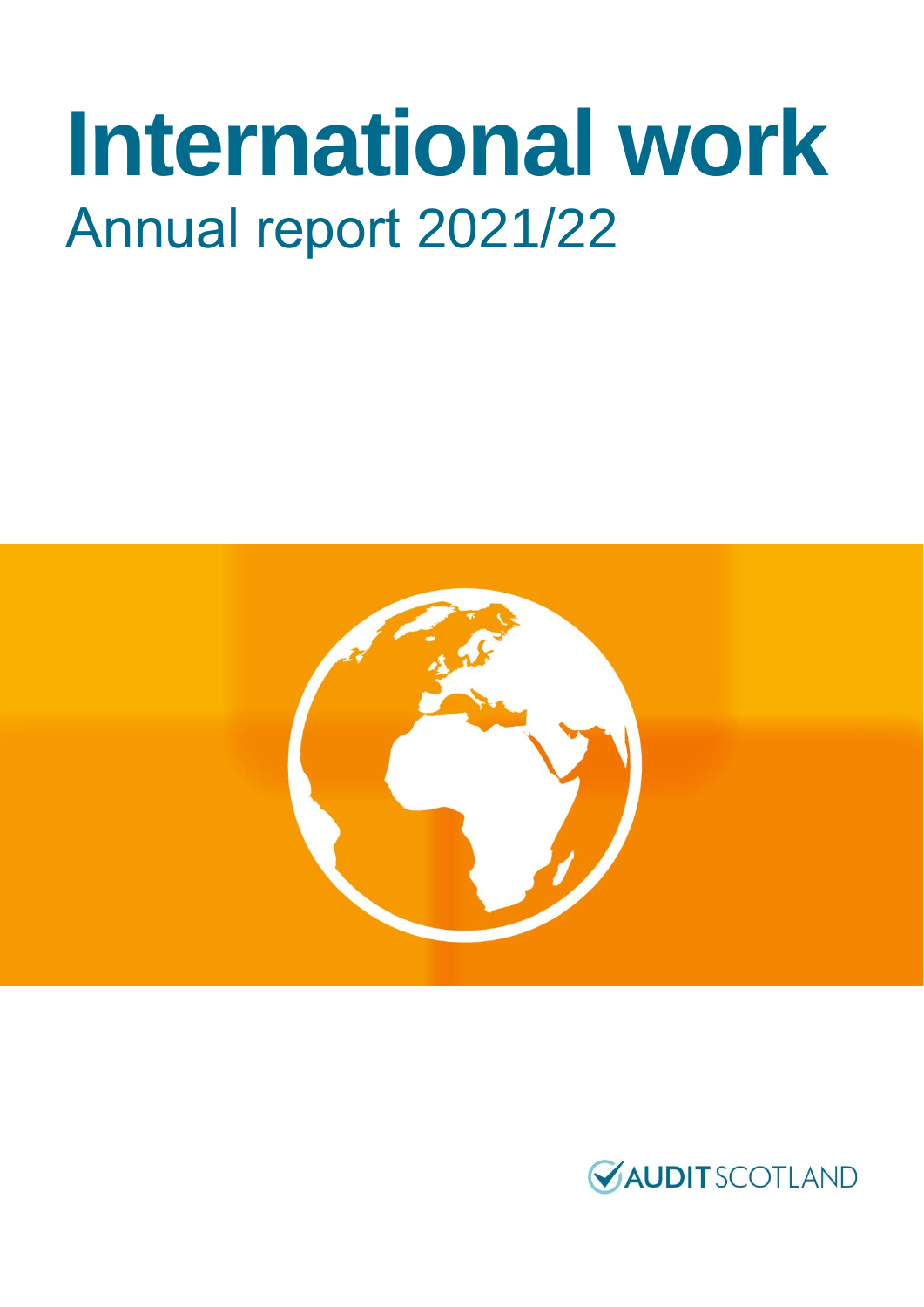### **Contents**

| <b>Introduction</b>        | 3 |
|----------------------------|---|
| International work 2021/22 |   |
| <b>Looking forward</b>     | Q |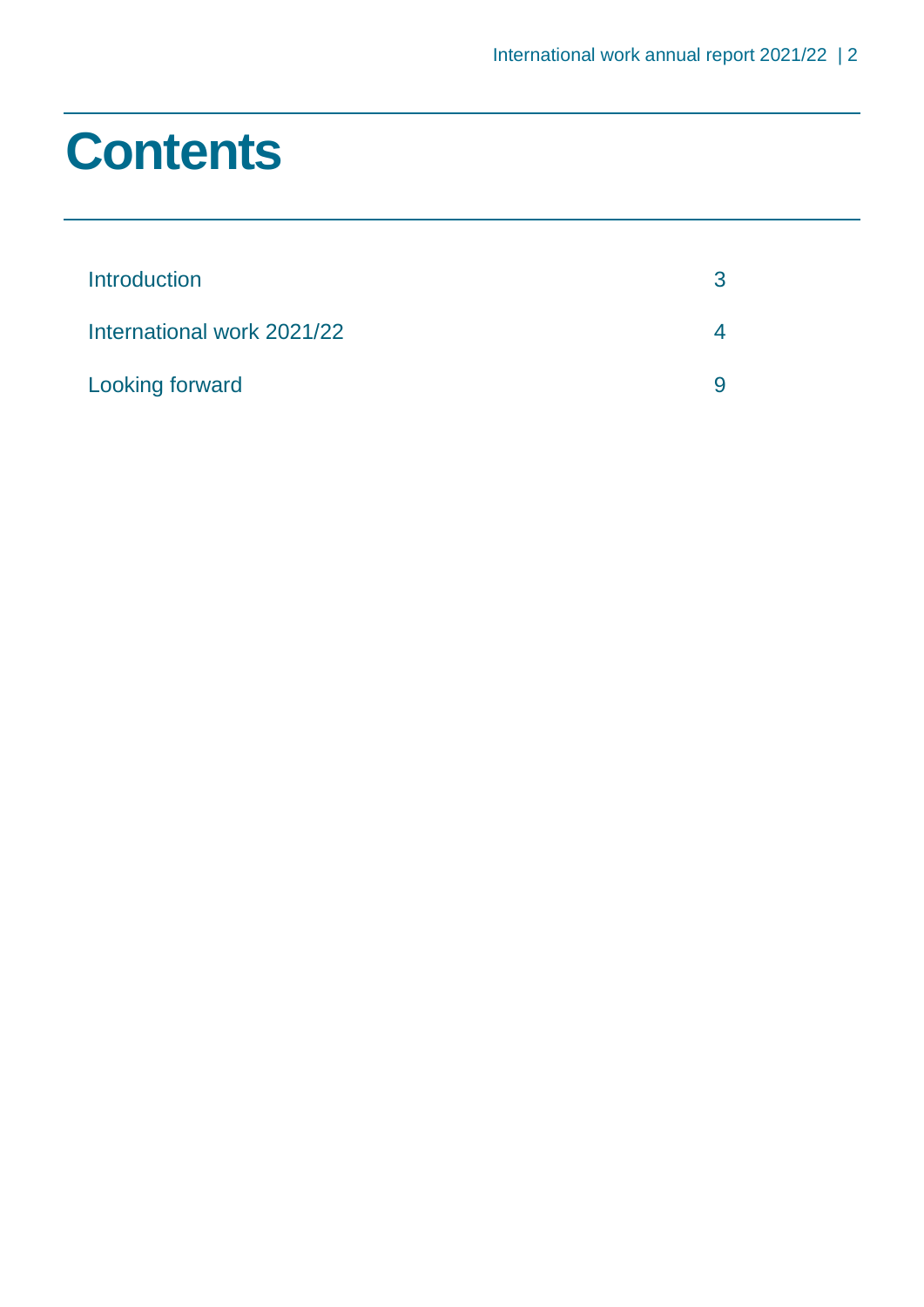### <span id="page-2-0"></span>**Introduction**

As in 2020/21, Audit Scotland continued to respond to the challenges and constraints caused by the Covid-19 pandemic. Most staff continued to work from home with much of the audit work conducted remotely. Most meetings, including with officers from our audited bodies and audit committees, were conducted virtually. These changes were reflected in our international work. The Covid-19 pandemic meant there were fewer opportunities to receive visitors from other countries, and fewer international events were convened in person. In response, our international work also moved away from physical meetings to make more use of teleconferencing and virtual meetings with colleagues from across the globe.

Despite the challenges of the pandemic, we felt it was important that Audit Scotland remained an open and outward-looking organisation promoting good governance and the effective use of public resources internationally. We did this by working with organisations such as EURORAI, with the aim of sharing good practice in all areas of our audit work.

In 2021, we updated our international strategy. The new international strategy focuses our approach to international work on helping to improve the way we conduct work in line with our world-class audit ambitions. Where we have the capacity to do so, we will also continue to share our knowledge and expertise with others to support effective public audit and good governance around the globe.

 $\Lambda$ M

**Mark MacPherson** Audit Director (Performance Audit and Best Value)



**Mark MacPherson Audit Director (Performance Audit and Best Value)**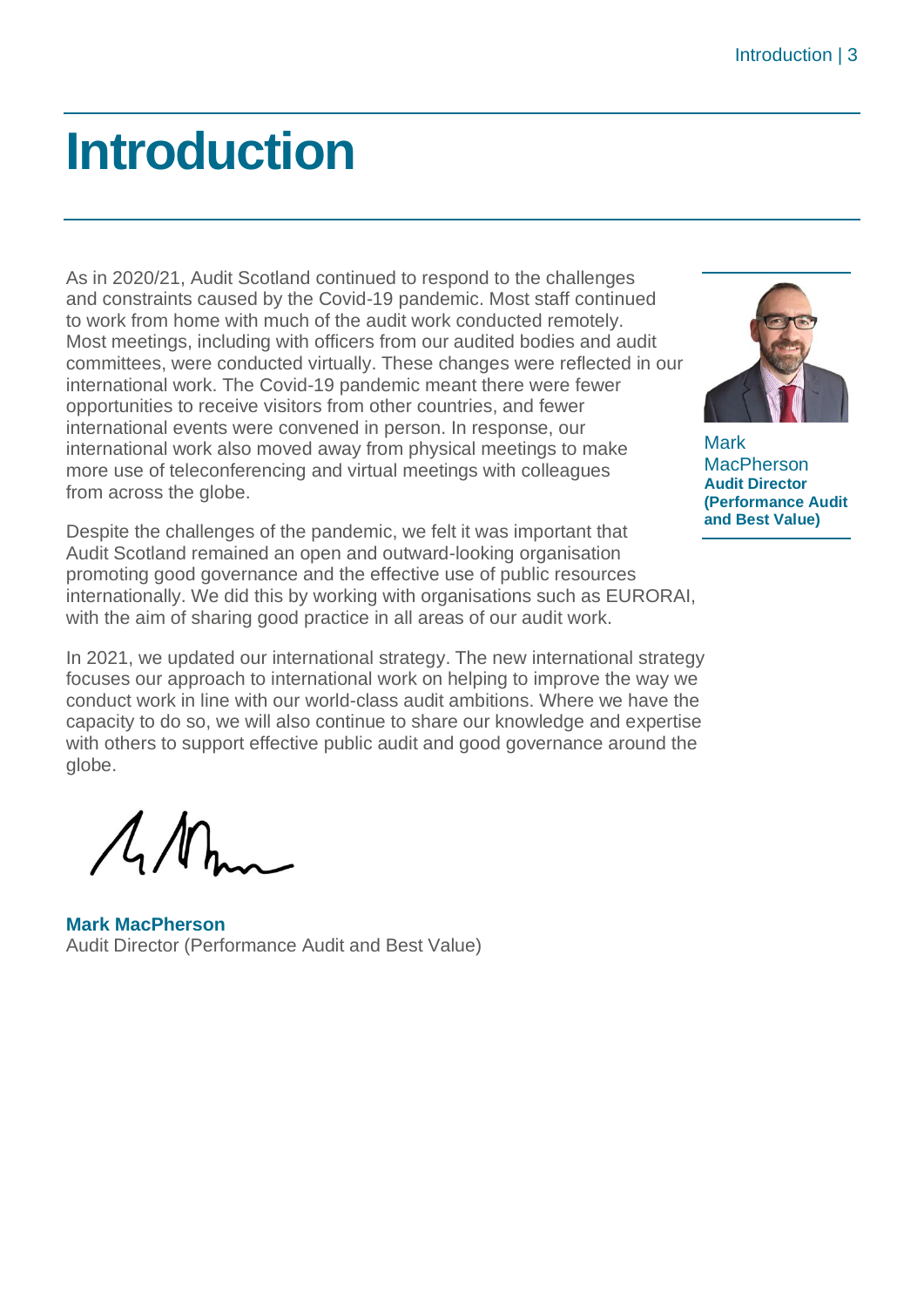## <span id="page-3-0"></span>**International work 2021/22**

#### **International strategy 2021-24**

**1.** Our previous international strategy covered the period between 2017-20. During 2021, we updated our international strategy for 2021-24. We took the opportunity to reflect the changing circumstances created by the Covid-19 global pandemic and to align the strategy with Audit Scotland's current strategic priorities. Our new international strategy sets out the following ambitions:

- We use knowledge of overseas good practice to scope our audits and shape our recommendations to increase their impact.
- We use international audit standards and good practice networks to improve the quality of our audit work.
- We promote our work within the UK and internationally to build good practice networks and improve as an audit organisation.
- We aim to get as many staff as possible involved in international work to provide learning opportunities, build on their skills, and broaden the outlook they bring to our work.
- We welcome opportunities to share our knowledge and contribute to good public governance in other countries as a way of 'giving something back.'
- We are committed to the principles of equal opportunity, fairness, and transparency in everything we do, and we will strive to ensure that these values are embedded within our international work.
- We will place greater emphasis on virtual meetings and teleconferencing as an alternative to physical travel to help reduce our carbon footprint.

**2.** The revised strategy also helps us to prepare for the post-pandemic world and hybrid working.

#### **Working with the other UK audit bodies**

**3.** Audit Scotland works closely with other UK audit bodies on areas of joint interest through the Public Audit Forum (PAF). The PAF is comprised of: Audit Scotland, the National Audit Office, Audit Wales, and the Northern Ireland Audit Office. The PAF bodies meet for an annual conference which facilitates discussion of issues of joint interest. In 2021, the conference was hosted by Audit Scotland and took place virtually. All participants agreed that the conference was a productive way to share knowledge on a range of issues



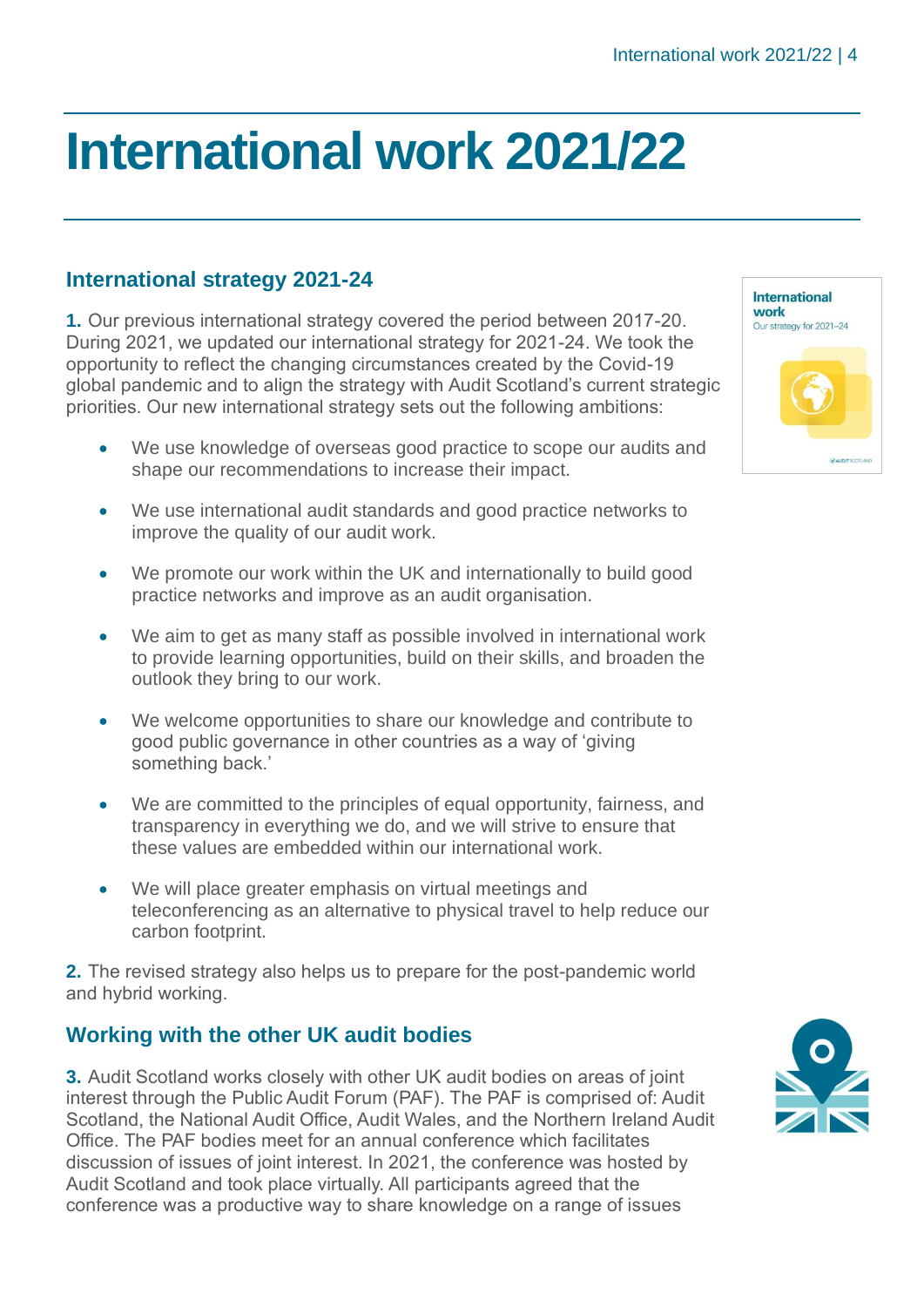including audit quality, digital auditing, risks from climate change and an analysis of future proposals on public auditing.

**4.** PAF members also meet and participate in smaller, more specialised groups to discuss specific areas of joint interest which are detailed in the paragraphs below.

**5.** During the early part of 2021, Audit Scotland continued to work with the UK's other three audit agencies as part of the PAF's Covid-19 group. The group's purpose was to facilitate better joint working on the impact of Covid-19 on our financial and performance audit work.

6. Audit Scotland's Professional Support<sup>1</sup> team worked with the other PAF agencies on a range of areas. This included the implementation of a new international auditing standard on identifying and assessing audit risks (ISA 315), preparing for compliance with new international standards on audit quality (ISQM 1) and improving our internal quality process by incorporating root cause analysis.

**7.** Audit Scotland's Performance Audit and Best Value (PABV) business group has in place a peer review process with the other UK and Irish audit agencies. External peer review is a vital component of a robust quality assurance process in performance audit work. By taking on feedback gathered from peer reviews, this improves how we each of the UK and Irish audit agencies undertake future performance audits.

**8.** Audit Scotland's Corporate Services Group has established good reciprocal working relationships with the other UK audit agencies. This allows Audit Scotland's Human Resources, Digital Services and Business Support teams to share knowledge and expertise with colleagues across the UK. This arrangement is particularly useful given the specialist nature of Audit Scotland's work. Some examples of this include:

- Human Resources colleagues from across all the PAF agencies shared their experiences of the employment market and ways to recruit high calibre people.
- Business Support worked with the other UK audit agencies on Covid safe workplace arrangements and hybrid working. Colleagues from across the UK met on a regular basis to share their experiences and knowledge on safety measures and discuss new ways of working.
- Audit Scotland's employee network groups, including the Disability Confident Working Group and our newly established group for colleagues from minority backgrounds, shared knowledge, good practice, and support with colleagues from the other PAF members.

<sup>&</sup>lt;sup>1</sup> Professional Support are responsible for a range of functions including offering technical guidance to audit teams and helping to improve the quality of financial and performance audit work.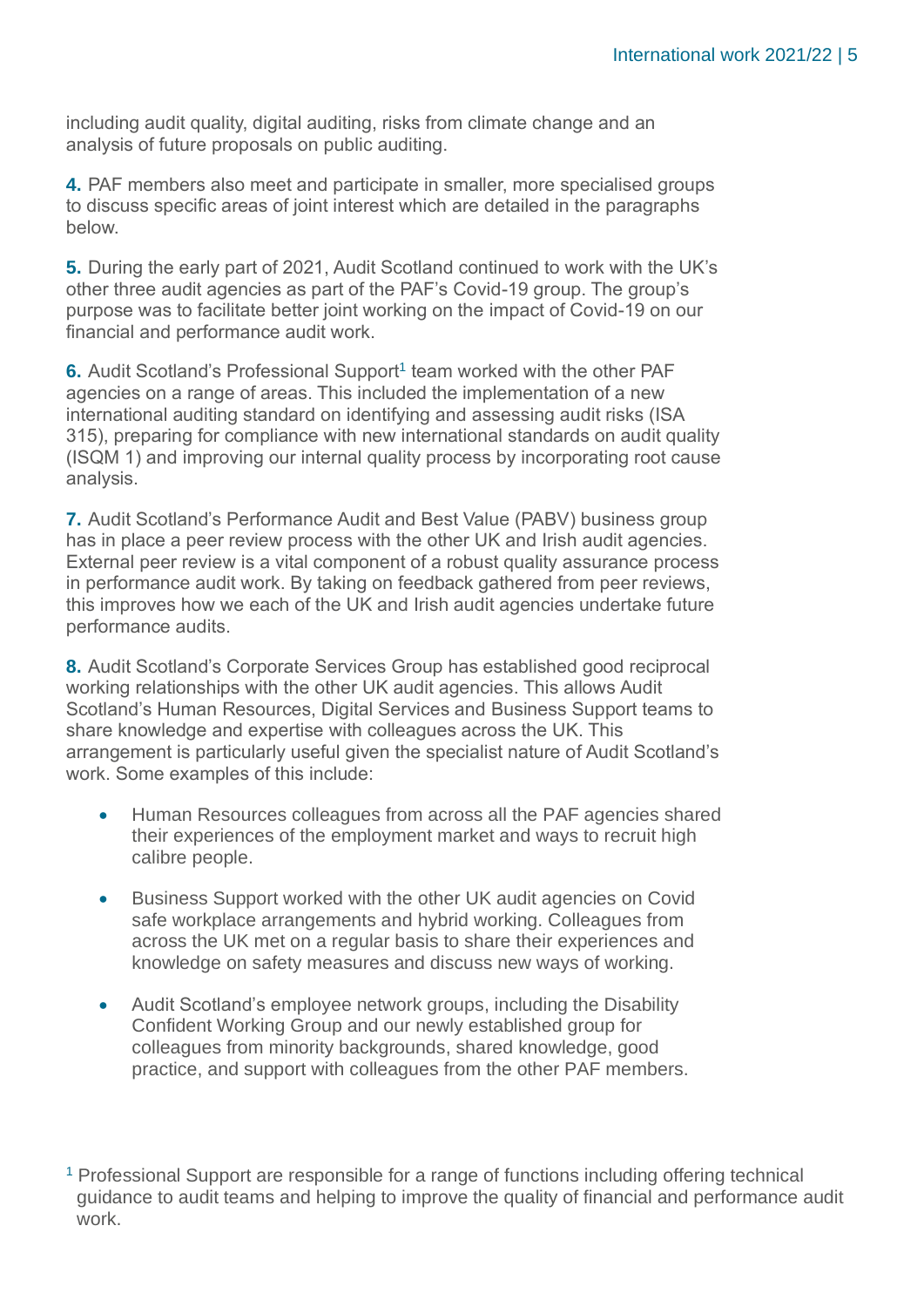• Digital Services worked with Audit Wales to advise them on development of their new data warehouse. The project also allowed Audit Scotland colleagues to learn more about Audit Wales approach to data analytics.

**9.** Audit Scotland is working with UK and Irish colleagues on improving our audit approach and sharing good practice in important and developing areas. During the last year this has included:

- Our Digital Auditing team met regularly with the other UK and Irish audit colleagues to work on specific areas of joint interest. This included two meetings to discuss data analytics and new auditing methods to support improved performance and financial audit work. The Digital Auditing team is also working closely with the Northern Island Audit Office on a project to enhance our approach to financial audit analytics.
- Our climate change team meets quarterly with other PAF members to discuss the latest audit work being conducted on climate change. This also allows the agencies to consider whether there is any scope for joint working. The PAF members have held meetings on data, auditing public bodies and reporting requirements. They have also had early discussions about the potential to produce a joint output on climate change with the other UK auditing bodies.

#### **Working with our European partners**

**10.** Audit Scotland has been an active member of EURORAI (the European Organisation of Regional Audit Institutions) for almost 30 years<sup>2</sup>. EURORAI is the main European body that represents the joint interests of regional audit organisations and is comprised of public audit bodies throughout Europe. EURORAI organises annual conferences where members gather to present, listen to and network with colleagues from other audit institutions. Audit Scotland is a respected member of EURORAI and is often asked to present at EURORAI's conferences.

**11.** At EURORAI's most recent conference (November 2021), held in Sarajevo, the conference theme was 'Value and benefits of regional external public sector audit institutions, especially against the background of the Covid-19 pandemic'. Richard Robinson, Senior Manager, from our Performance Audit and Best Value group, gave a (virtual) presentation on how Audit Scotland conducted its performance audit work during the pandemic, including how we audited the different impacts caused by Covid-19 and the audit outputs Audit Scotland produced in response to the pandemic.

**12.** In March 2022, Audit Scotland liaised with our colleagues from EURORAI to draft our organisational statement regarding the situation in Ukraine. Audit Scotland based our statement on the position adopted by EURORAI's Management Committee, whose statement firmly condemns the current Russian invasion of Ukraine and suspends cooperation with the member

<sup>2</sup> Audit Scotland has been a member of EURORAI since it was formed in 2000. The Accounts Commission joined EURORAI in 1993.

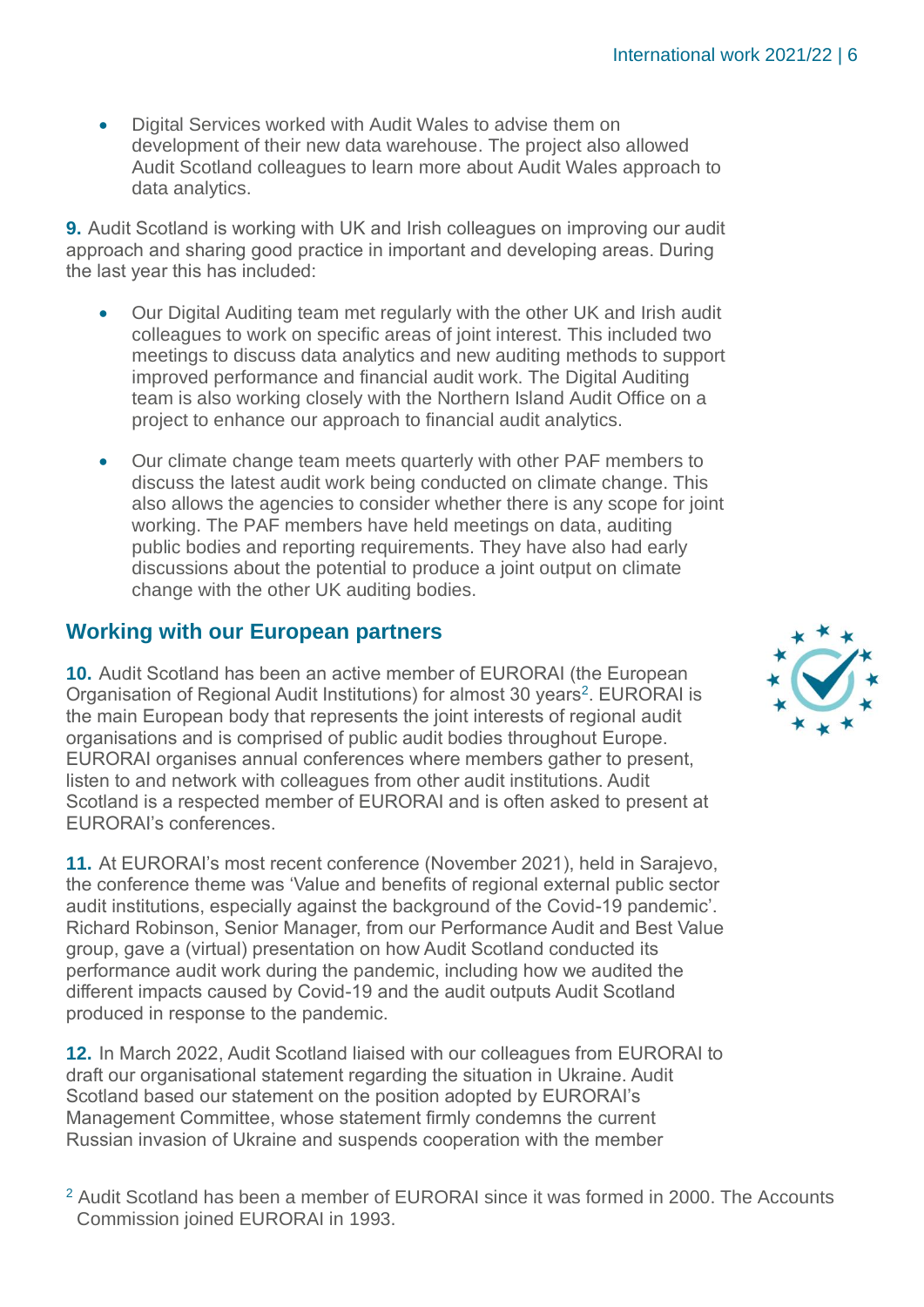institutions of EURORAI in the Russian Federation. Our full statement may be found [here.](https://www.audit-scotland.gov.uk/about-us/audit-scotland/going-global)

#### **Learning from other international organisations**

**13.** In July 2021, the World Bank published the [Supreme Audit Institutions](https://openknowledge.worldbank.org/handle/10986/36001)  (SAI<sup>3</sup>[\) Independence Index.](https://openknowledge.worldbank.org/handle/10986/36001) The report assesses 118 national audit organisations on their independence using ten indicators of audit independence. The indicators are based on international standards and include factors such as whether the audit institution has full operational independence to determine the scope of their work and to publish their reports openly.

**14.** Although Audit Scotland is not a SAI (Supreme Audit Institutions), the same indicators can be used to assess our independence. Audit Scotland's international team made its own assessment and scored Audit Scotland with the maximum score in all ten indicators.

**15.** In March 2022, Anne Cairns, Audit Scotland's Counter Fraud Manager, attended the Organisation for Economic Co-operation and Development's Global Anti-Corruption & Integrity Forum. The Forum brought together policy experts to discuss how creating different frameworks could resolve longstanding challenges on counter fraud and improving integrity, as well as issues related to the pandemic.

#### **Supporting public audit around the world**

**16.** In December 2021, the Association of Chartered Certified Accountants (ACCA) held its Public Sector Conference. ACCA is one of the largest global professional accounting bodies with members who are in senior positions in both finance and audit. ACCA has a specific interest in promoting good governance, integrity, and ethical standards.

**17.** The conference was held virtually with ACCA members from around the world. The conference's theme was on what good leadership in public finance looks like and how finance and audit can play a leading role in aiding the long recovery from Covid-19. Stephen Boyle, the Auditor General for Scotland, attended the conference. He was interviewed, along with his counterparts from Jamaica and the Maldives, by Mike Suffield from ACCA. The interviews were well received with several thousand people signed up to view the conference online.

**18.** In March 2022, Audit Scotland's Digital Auditing team received a request for information from the Assistant Auditor General of the Taiwan National Audit Office. The Taiwan National Audit Office was interested in learning about Audit Scotland's experience of increasing the use of digital tools to conduct our audit work. The Digital Auditing team was able to share our experience which included some of our procedural documentation.





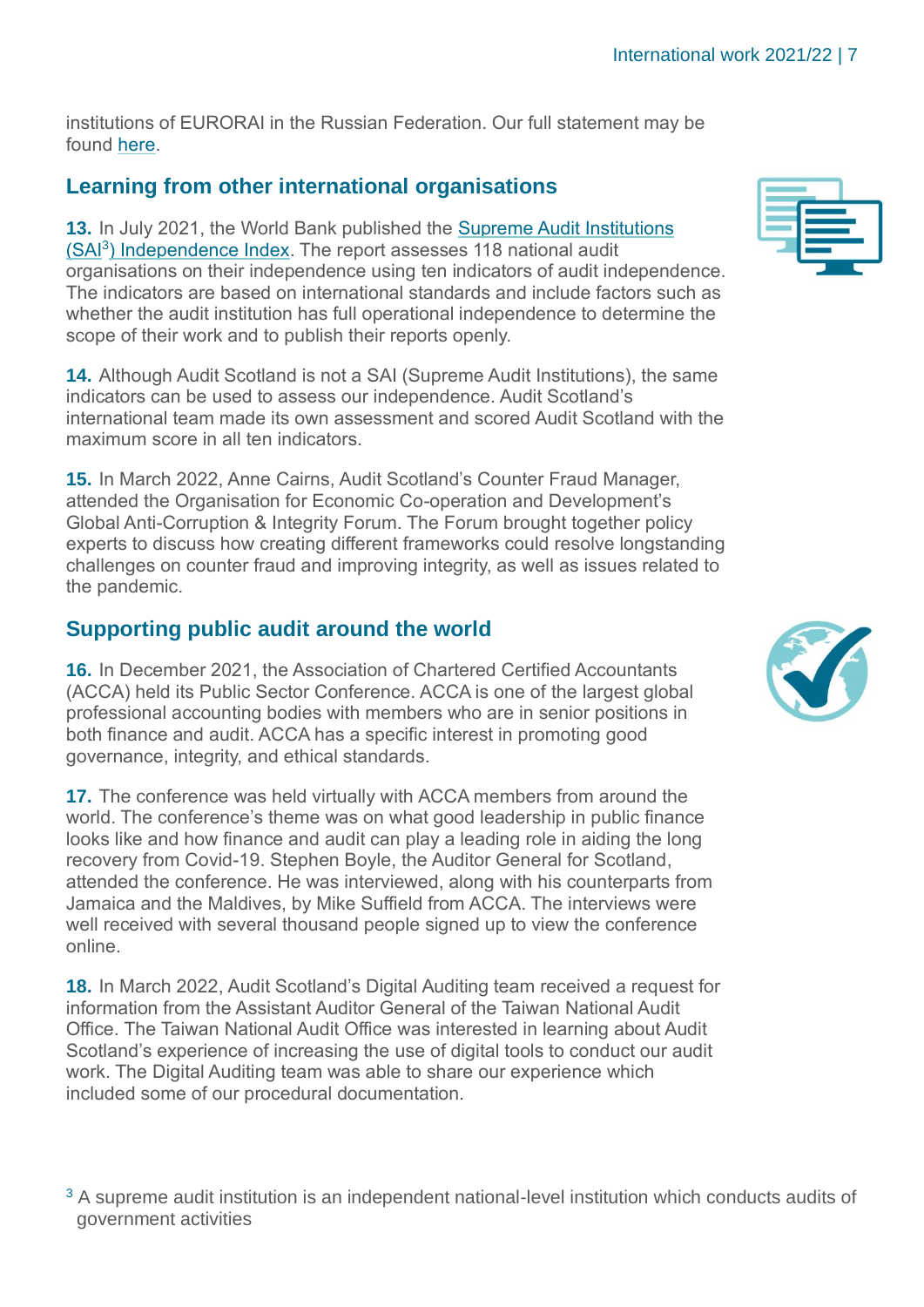#### **Improving the quality of our work**

**19.** All international work conducted in 2021/22 has been directly or indirectly related to improving the quality of Audit Scotland's work. This section considers other specific areas where international work is helping to improve audit quality.

**20.** Audit Scotland subscribes to the Canadian Audit and Accountability Foundation's database, which we use to access internationally produced work that can help inform our own work. We also have access to the International Organisations of Supreme Audit Institutions' Working Group on Environmental Auditing (INTOSAI WGEA) database. Audit Scotland's climate change team regularly consults both databases to maintain awareness of climate change audits carried out by other international auditing organisations, which helps to shape the team's climate change work plan.

**21.** Audit Scotland has recently gained access to the Benchmarking Information Exchange Project (BIEP). This database is administered by the Czech Republic's National Audit Office on behalf of European Organisation of Supreme Audit Institutions (EUROSAI). EUROSAI members share information on a range of projects. We are currently exploring how BIEP could be used to assist financial and performance auditors to scope audit work and identify good practice.

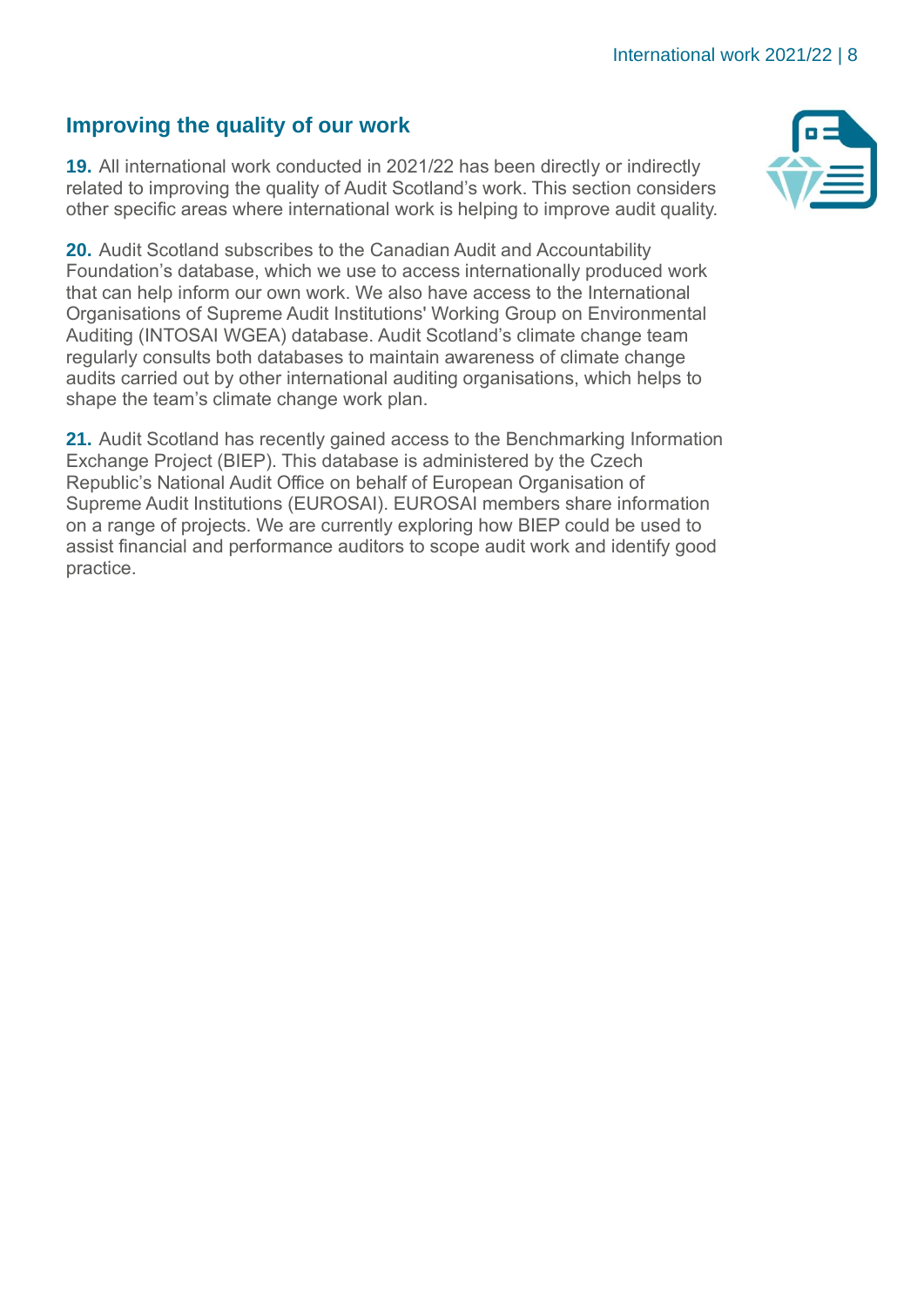### <span id="page-8-0"></span>**Looking forward**

**22.** We look forward to continuing to work with our UK, European and other international colleagues. Audit Scotland's Digital Auditing team have been asked to present at this year's annual EURORAI conference in Frankfurt on 20 May 2022. The conference will take the form of a hybrid event, with some members attending in person and some attending virtually. We hope to take advantage of this format to allow colleagues who would not normally be able to attend in person to watch the conference virtually. Audit Scotland was one of only two EURORAI member organisations asked to present at the conference, with most speakers coming from external, non-member organisations.

**23.** As our staff have begun to return to our offices, we can now also look forward to welcoming delegations from other countries to our offices in Scotland. We plan to have a flexible approach with a mixture of face-to-face and virtual visits. Whatever the future brings, we remain keen to continue connecting, sharing, and learning from our colleagues from around the globe.